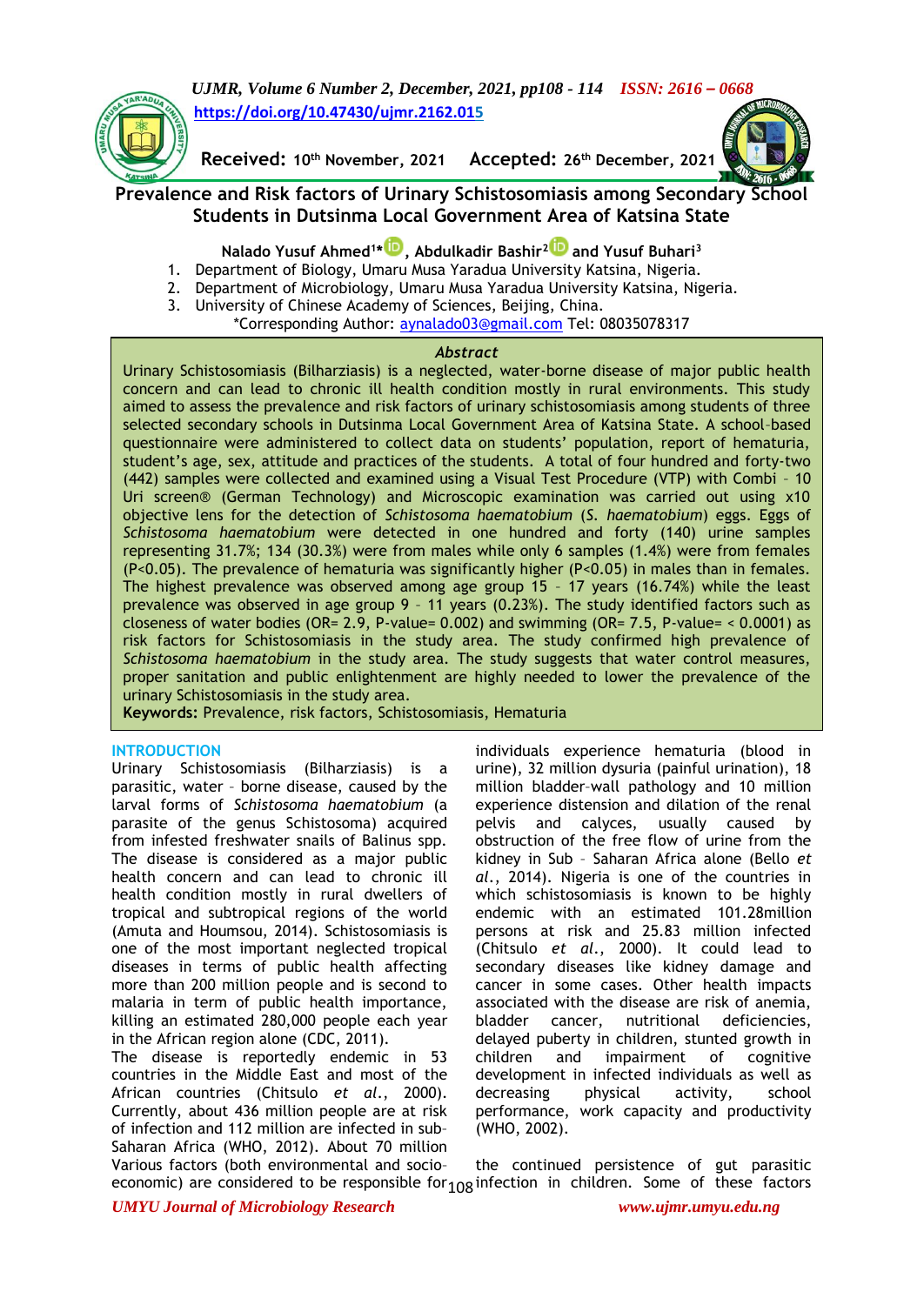include poor sanitary conditions, unhygienic practices, lack of portable water, poor housing and poverty (Amuta *et al*., 2004). The conditions lead to continued exposure to the causal parasites and thus high rates of infection (Catherine *et al*., 2003).

School age children are thought to have frequent water contact, that would make them more vulnerable to Schistosomiasis, and hence they are more associated frequently with *Schistosomiasis* problems (Bala *et al*., 2012). Hence, this study aimed to assess the prevalence and risk factors of urinary Schistosomiasis among school pupils in Dutsinma Local Government Area of Katsina State.

## **MATERIALS AND METHODS**

#### **Study design**

A cross-sectional study was conducted among students of the selected secondary schools in Dutsinma Local Government Area of Katsina State. These schools are Government Senior Secondary School Darawa (GSSS Darawa), Government Junior Secondary School Darawa (GJSS Darawa) and Government Pilot Secondary School Dutsinma (GPSS Dutsinma). A total of four hundred and forty two (442) urine samples were collected for examination. One hundred and forty six (146) samples were collected from students of GPSS Dutsin-ma as well as GJSS Darawa comprising a total number of two hundred and ninety two (292) i.e. 66%. On the

other hand, one hundred and fifty (150) samples were collected for examination from GSSS Darawa students, having a total percentage of 34 (34%).

## **Study area**

The study was carried out among students of some selected secondary schools in Dutsin-ma Local Government Area of Katsina State  $(12^{0}27'29''E)$ . It covers an area of 527km<sup>2</sup> and has a population of 169,671 as at the 2006 census (*NIPOST Retrieved 2009-10-20*). Three secondary schools were selected in this area. These schools are GJSS Darawa, GSSS Darawa and GPSS Dutsin-ma. The choice of such schools was determined by their proximity to water bodies.

## **Ethical consideration and Advocacy**

The protocol for this study was approved by Zonal Education Quality Assurance – Katsina State Ministry of Education, Dutsin-ma Local Government Area of Katsina State. This was done by means of consent letters addressed to each principal concerned. The principals, students and their teachers were enlightened on public health significance of the disease and the relevance of the study. Those students whose principals consented were recruited for the study.

#### **Sample and Sampling Technique Sample size**

The required sample size was determined using the formula as described by Dawet *et al*., 2012.

|                                                                                            | $Z^2$ pq                      |                                                                                                |  |
|--------------------------------------------------------------------------------------------|-------------------------------|------------------------------------------------------------------------------------------------|--|
|                                                                                            | $n =$<br>d <sup>2</sup>       |                                                                                                |  |
| Where;                                                                                     |                               |                                                                                                |  |
| $n =$ Sample size                                                                          |                               |                                                                                                |  |
| $Z =$ Statistical corresponding to level of confidence = 1.96 for 95% confidence interval. |                               | $p =$ Expected prevalence based on previous studies = $55\% = 0.55$ (Amuta and Houmsou, 2014). |  |
| $q =$ Probability of failure = 1- p = 1- 0.55 = 0.45                                       |                               |                                                                                                |  |
| $d =$ Absolute error or degree of precision = $5\% = 0.55$                                 |                               |                                                                                                |  |
| Therefore,                                                                                 |                               |                                                                                                |  |
| $(1.96)^2$ x $(0.55)$ x $(0.45)$                                                           | $= 380.32 =$<br>380           |                                                                                                |  |
|                                                                                            | 221<br><b>J.0410 A U.247J</b> | <b>U.YJU/YD</b>                                                                                |  |
| $n =$<br>$(0.55)^2$                                                                        |                               |                                                                                                |  |
|                                                                                            | $=$<br>0.0025                 | 0.0025                                                                                         |  |

Therefore, the minimum sample size is 380 samples using a tolerable error of 5% but for this work, 16% of the sample size was added to increase precision.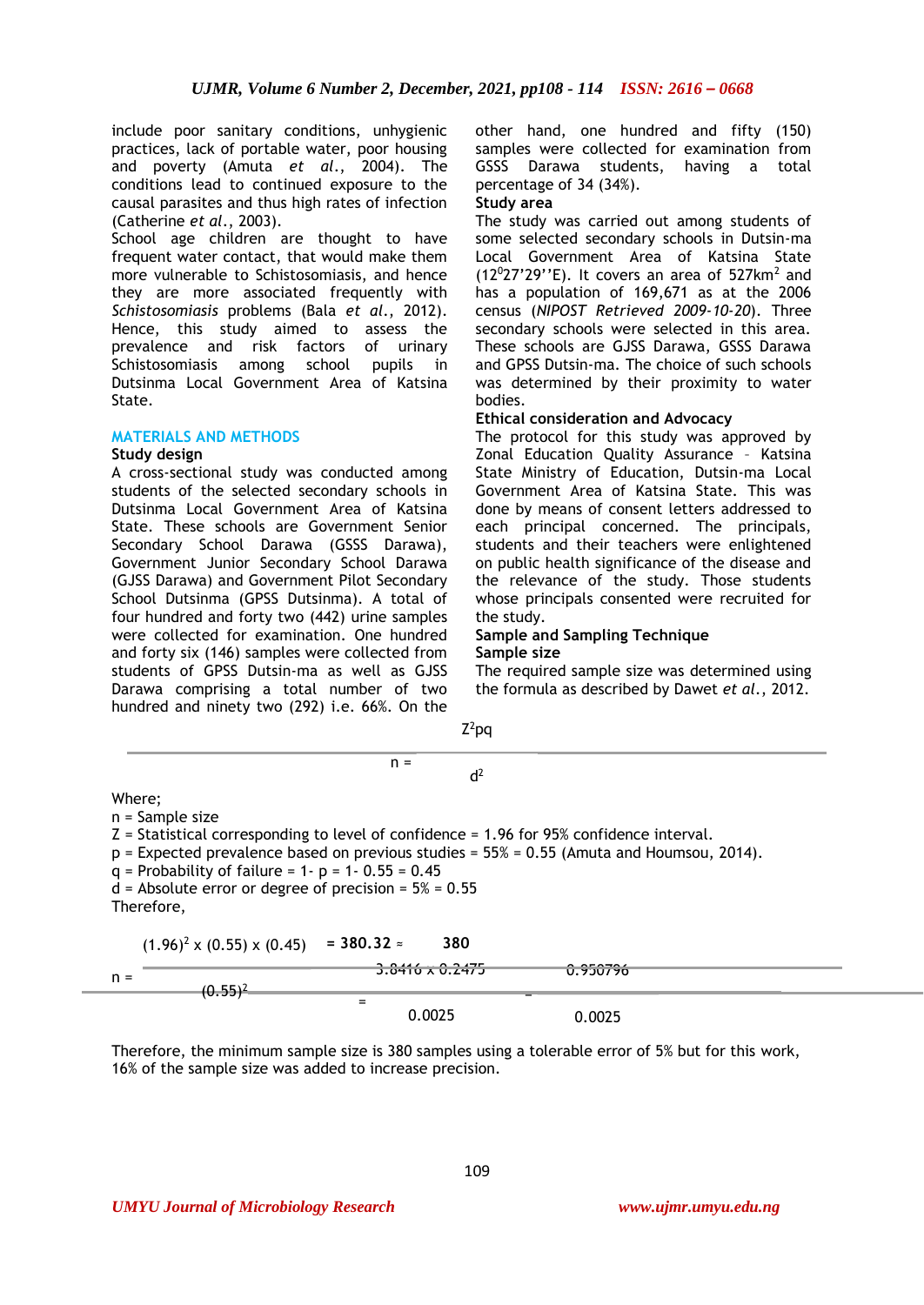## **Sample collection**

Terminal urine samples were collected from the students recruited across the schools selected for this study. About 20 mL of urine sample was collected into a sterile corked plastic tube from each student between the hours of 10:00am - 02:00pm and labeled appropriately. These samples were then transported to laboratory for examination.

## **Physical examination of the urine samples**

The samples collected were physically examined to determine their color and turbidity. They were categorized and documented as cloudy/dark (may indicate dehydration), brown/red (may indicate presence of blood), clear/pale yellow (may indicate presence of bilirubin) and green (may indicate presence of pseudomonas infection) appearances (Steggal, 2007). These data were recorded appropriately in the urinalysis form.

#### **Urinalysis Using Visual Test Procedure with Combi – 10**

The urine samples were analyzed to obtain some chemical parameters like bilirubin, glucose, blood, ketones, leucocytes, nitrate, pH, protein, specific gravity and urobilinogen using a commercial reagent strip Combi – 10 Uri screen® (German Technology). This was done by dipping a strip (which subsequently changed color almost immediately) into each fresh urine sample. The resultant color change was compared with the standard color scale provided by the manufacturer. The results were recorded in the urinalysis form. The color change was in harmony with the presence/absence of some chemical parameters of each urine sample. (Cheesbrough, 2006).

#### **Microbiological examination of the urine samples**

All the samples were examined parasitologically, by filtration technique (WHO, 2011). Two drops of eosin stain were added to each urine sample which was shaken and from which a 10 mL aliquot was drawn and filtered through Whatman filter paper. A 20 mL aliquot of 10% Lugol's iodine was flushed through and syringe full of air was later flushed through to flush out excess fluid from the filter paper. The filter paper was gently removed with a pair of

forceps, placed on a drop of super saturated ninhydrin stain on a glass slide to make the eggs easily visible during examination, and air dried at room temperature. *Schistosoma haematobium* eggs were identified with their characteristic terminal spines, on microscopic examination; the number of eggs in the entire filter paper was counted and recorded as number of eggs in 10 mL of urine (Eggs/10 mL of urine).

## **Questionnaire**

Semi – structured questionnaire designed to elicit information on water contact and control activities in the community were used to collect data from the school children examined and community health care providers to assess the impacts of National control inventions in these health care providers who worked in the communities. The questionnaires for the children probed into their demographic details like age, sex, students' population, report of hematuria and water contact activities while that of health care providers probed into their knowledge of diseases affecting the community members, treatment interventions given in the community, measures for preventing infections with *Schistosomiasis* and challenges that impede control/elimination efforts.

## **Data analysis**

Data analysis was conducted using chi – square test and Fisher's exact test (where applicable) at 95% confidence interval and 0.05 level of significance. P values <0.05 were considered statistically significant.

## **RESULTS**

The physical and chemical characteristics of the urine samples of the studied population are presented in table 1. Cloudy and offensive smell urine were observed in 184 (41.6%) and 165 (37.3%) of the samples respectively. With respect to pH, 196 (44.3%) of the urine samples had basic pH while 159 (36.0%) of the urine samples were acidic. Absence of hemoglobin was observed in 284 (64.3%) of the urine samples while higher amount of hemoglobin (+3) was observed in 64 (14.5%) of the samples. Normal protein level ( $\leq$  150mg) was present in 262 (59.3%) while 180 (40.7%) had high amount of protein in the urine samples.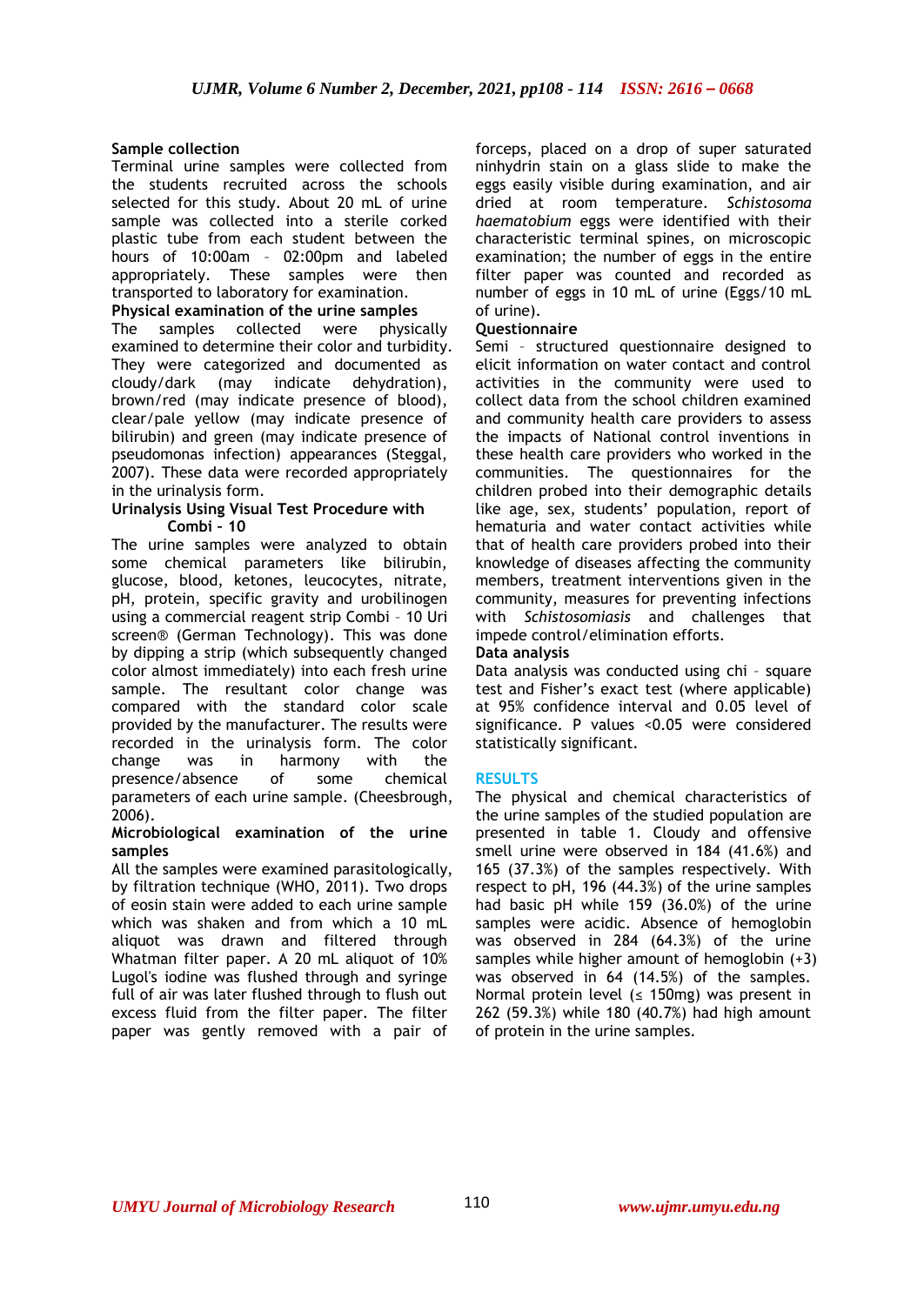**Table 1: Physical and chemical characteristics of the urine samples (n=442)**

| <b>Variables</b>              | Number (%)  |
|-------------------------------|-------------|
| Appearance                    |             |
| Straw colored urine           | 93 (21.0%)  |
| Cloudy                        | 184 (41.6%) |
| Offensive smell               | 165 (37.3%) |
| pH                            |             |
| Acidic                        | 159 (36.0%) |
| Neutral                       | 87 (19.7%)  |
| <b>Basic</b>                  | 196 (44.3%) |
| Hemoglobin                    |             |
| Absence                       | 284 (64.3%) |
| $+1$                          | 36(8.1%)    |
| $+2$                          | 58 (13.1%)  |
| $+3$                          | 64 (14.5%)  |
| Protein                       |             |
| Normal result ( $\leq$ 150mg) | 262 (59.3%) |
| Abnormal result (> 150mg)     | 180 (40.7%) |

#### **Prevalence of urinary** *Schistosomiasis*

A total number of four hundred and forty two (442) students from the selected secondary schools in Dutsinma Local Government Area of Katsina State were examined for urinary Schistosomiasis and one hundred and forty (140) students were positive for the infection representing 31.7%. The male students accounted for one hundred and thirty four (134) representing 30.3% while the female students accounted for only 6 representing 1.4%. The prevalence rate was significantly higher in males (P <  $0.0001$ ) and are at higher risk (OR =

20.63) of contacting the disease than their counter parts (Table 2).

Prevalence of *Schistosomiasis* by age group show that the highest prevalence of 16.74% was observed in age group 15-17 years while the least prevalence of 0.23% was observed in age group 9-11 years (Table 3). The prevalence of *Schistosomiasis* observed in this study varies significantly with age-group among the students  $(P = 0.001)$ . The highest prevalence observed between the age group 15-17 was perhaps due to people at this age are prone to contracting the disease due to their attitude toward contamination with water bodies.

**Table 2: Prevalence of Urinary Schistosomiasis by gender**

| Gender         | No.      | No.      | Prevalence | OR    |                 | P-value  |
|----------------|----------|----------|------------|-------|-----------------|----------|
|                | Examined | infected | $(\%)$     |       |                 |          |
| Males          | 291      | 134      | 30.3       | 20.63 | $0.225 - 0.109$ | < 0.0001 |
| <b>Females</b> | 151      | 06       | 1.4        |       |                 |          |
| Total          | 442      | 140      | 31.7       |       |                 |          |

|              | Table 3: Prevalence of Urinary Schistosomiasis by age groups |              |                |           |  |
|--------------|--------------------------------------------------------------|--------------|----------------|-----------|--|
| Age group    | No. Examined                                                 | No. infected | Prevalence (%) | P - Value |  |
|              |                                                              |              |                |           |  |
| $9 - 11$     |                                                              |              | 0.22           | 0.0011    |  |
| $12 - 14$    | 98                                                           | 17           | 3.85           |           |  |
| $15 - 17$    | 228                                                          | 74           | 16.74          |           |  |
| $18 - 20$    | 98                                                           | 43           | 9.73           |           |  |
| $21 - 23$    | 15                                                           | 5            | 1.13           |           |  |
| $24 - 26$    |                                                              | 0            | 0              |           |  |
| <b>Total</b> | 442                                                          | 140          | 31.7           |           |  |

 $\chi^2$  =16.13, df =3 P = 0.0011.

Results presented in Table 4 show the prevalence of urinary Schistosomiasis among the selected secondary schools. The prevalence varies significantly among the schools  $(P < 0.05)$ . The highest prevalence was observed in GJSS

Darawa (16.06%) followed by GPSS Dutsinma with 8.37% prevalence while the least prevalence (7.24%) was observed in GSSS Darawa.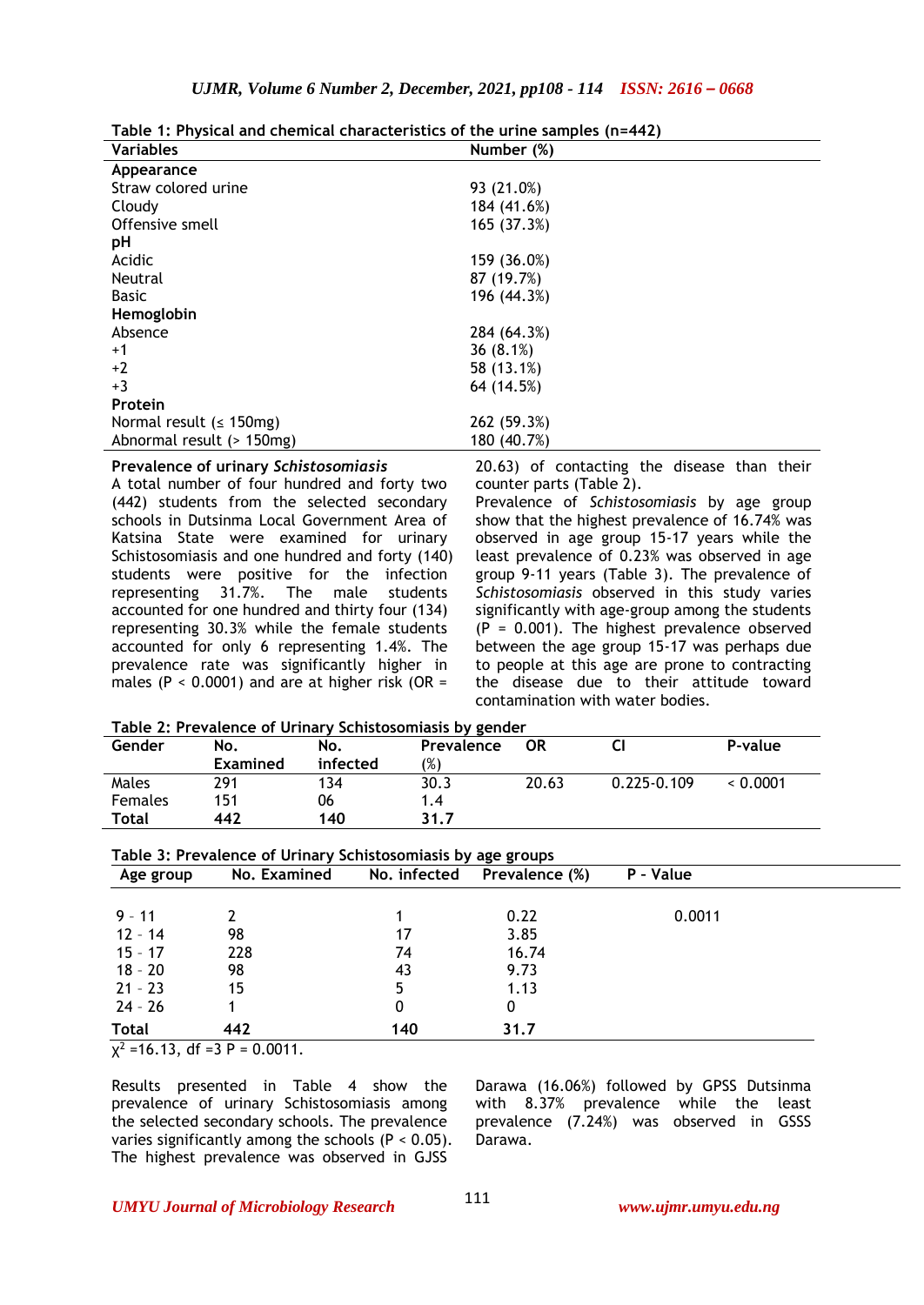There is an association between the schools and infection ( $P < 0.0001$ ). This high prevalence in GJSS Darawa was probably due to the closeness of the school to water body.

Table 4 shows some risk factors associated with urinary schistosomiasis among school aged

children in Dutsinma LGA of Katsina State, Nigeria. The study identified factors such as closeness of water bodies (OR= 2.9, P-value= 0.002) and swimming (OR=  $7.5$ , P-value= < 0.0001) as risk factors for Schistosomiasis in the study area.

|  | Table 4: Prevalence of Urinary Schistosomiasis by schools |
|--|-----------------------------------------------------------|
|--|-----------------------------------------------------------|

| School               | No. examined | No. infected | Prevalence (%) P - Value |          |
|----------------------|--------------|--------------|--------------------------|----------|
| <b>Total</b>         | 442          | 140          | 31.7                     |          |
| <b>GPSS Dutsinma</b> | 146          | 37           | 8.37                     | < 0.0001 |
| GSSS Darawa          | 150          | 32           | 7.24                     |          |
| GJSS Darawa          | 146          |              | 16.06                    |          |

 $\chi^2$  =29.51, df =2 P = < 0.0001.

**Table 5: Risk factors of urinary Schistosomiasis among school aged children in Dutsinma LGA of Katsina State, Nigeria.** 

| <b>Risk factors</b>              | <b>NE</b> | <b>NI</b> | Pr. (%) OR | C <sub>1</sub> | $X^2$          | P - value |            |
|----------------------------------|-----------|-----------|------------|----------------|----------------|-----------|------------|
| No                               | 21        | 35        | 16.1       |                |                |           |            |
| Yes                              | 224       | 132       | 58.9       |                |                |           |            |
| Swimming                         |           |           |            | 7.5            | $4.79 - 11.75$ | 86.38     | 0.0001     |
| No                               | 41        | 15        | 36.6       |                |                |           |            |
| Yes                              | 401       | 125       | 31.2       |                |                |           |            |
| <b>Playing</b>                   |           |           |            | 0.79           | $0.4 - 1.53$   | 0.50      | $0.48$ *ns |
| No                               | 167       | 19        | 11.4       |                |                |           |            |
| Yes                              | 275       | 121       | 44.0       |                |                |           |            |
| Laundry                          |           |           |            | 6.93           | $4.05 - 11.85$ | 51.09     | 0.0001     |
| No.                              | 86        | 21        | 24.4       |                |                |           |            |
| Yes                              | 356       | 119       | 33.4       |                |                |           |            |
| Irrigation                       |           |           |            | 1.55           | $0.91 - 2.66$  | 2.59      | $0.1$ *ns  |
| No                               | 47        | 12        | 25.5       |                |                |           |            |
| Yes                              | 395       | 197       | 49.9       |                |                |           |            |
| <b>Closeness of water bodies</b> |           |           |            | 2.9            | $1.46 - 5.75$  | 9.98      | 0.02       |

**NE= Number of Examined, NI= Number of Infected, Pr.= Prevalence, OR= Odd Ratio, CI= Confidence Interval,** \***ns= Not Significant.** 

## **DISCUSSION**

The results of this study show that urinary schistosomiasis is still a major health concern in Dutsinma Local Government Area, with prevalence rates of >30% among school-aged children. The WHO recommended strategy for such area is annual praziquantel mass treatment for both enrolled and non-enrolled school-aged children with additional interventions of improved sanitation, water supply and health education (UNDP, 2015). Reduction of disease incidence, provision of safe water supplies and proper sanitation are components of sustainable development goals (Nmorsi *et al*., 2005) and these should be pursued rigorously for equity, in the context of universal health coverage to improve the health, as well as reduce poverty among these deprived rural communities.

The prevalence rate of 31.7% obtained for these areas in this study indicate increasing transmission when compared with a rate of 8.1% that was reported by the National survey conducted in 2012 (FMoH, 2012) and predictive estimate of 0.1 - 10% in Edo State (Adeyemi *et al*., 2014) who reported prevalence rates of 56% from other communities in Edo State and Nmorsi *et al*., 2005, who also reported high prevalence rates of 65% in Ikpeshi, Akoko Edo LGA of Edo State. The prevalence rate was significantly higher in males ( $P < 0.0001$ ) and are at higher risk ( $OR = 20.63$ ) of contacting the disease than their counter parts. This is perhaps due to males are more involved in such a lifestyle as swimming in contaminated waters, playing near rivers, fishing activities, etc.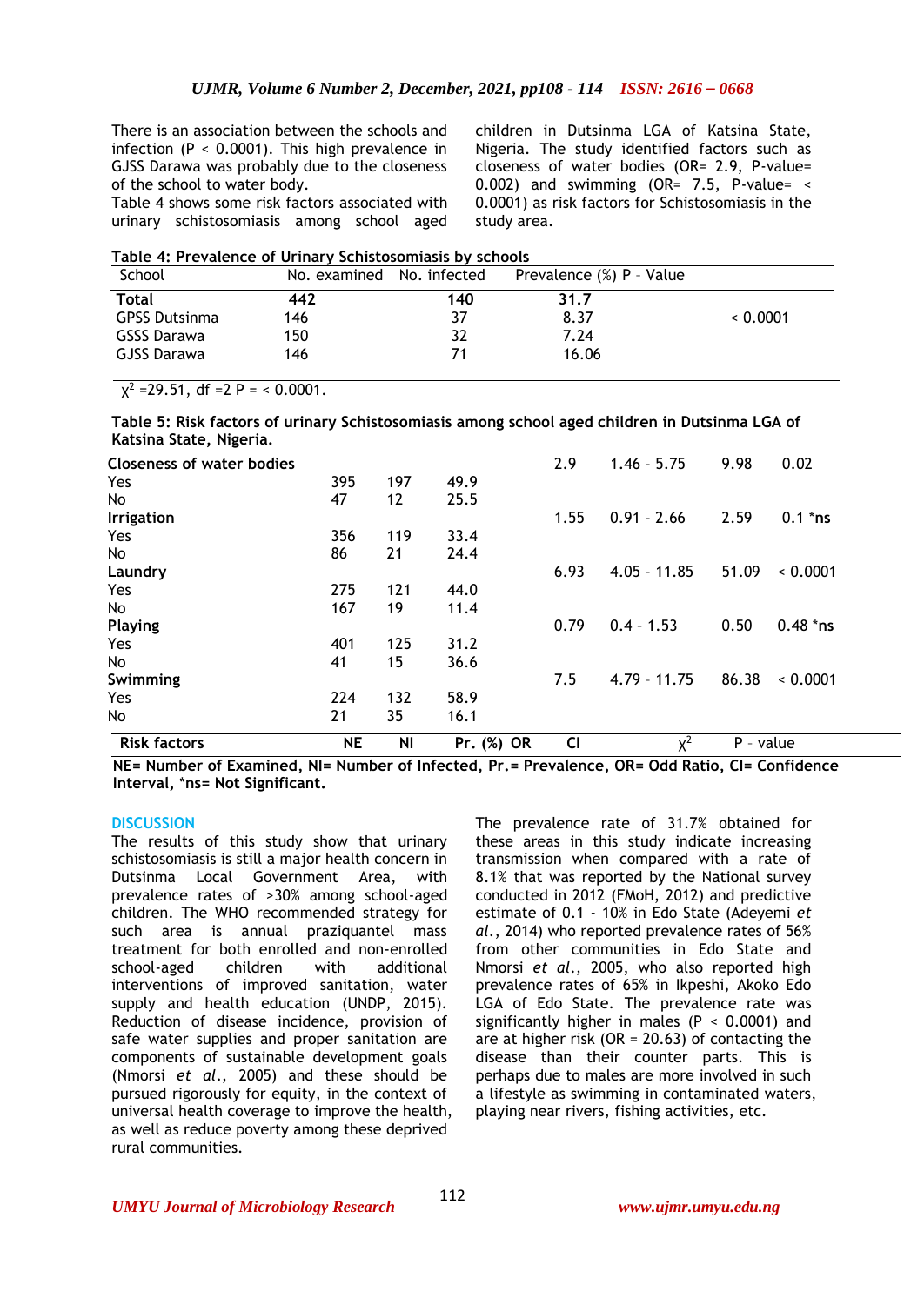This high prevalence and intensity of infection in the study areas are strongly associated with the general unavailability of safe water supply and good sanitary facilities to the communities and consequent sole dependence of the people on the river bodies for their water needs.

Provision of anti-parasitic for free would not be enough, there is need for education on parasitic diseases to be incorporated into the school's curriculum. Given the challenge of low acceptance of praziquantel and turn up for treatment (as reported by health providers), reinforced treatment campaigns and other alternative measures of distributing the drugs (such as house to house distribution) that may be more convenient and effective should be incorporated into interventions. The lack of amenities especially safe sanitation and water supply has led to adoption of practices and habits that propagate the disease levels in some communities; for this reason, mass chemotherapy Programme needs to be complimented by public health measures such as environmental management and provision of amenities, in order to achieve the global goal

## **REFERENCES**

- Adeyemi, E., Aisien, M.S.O., and SamWobo S.O., (2014). Evaluation of questionnaire, reagent strip and egg count as diagnostic techniques for confirming urinary schistosomiasis in school children, Edo State, Nigeria. *Nigeria Journal of Parasitology*, 35(1–2), 47–52.
- Amuta, E.U., and Houmsou, R.S., (2014). Prevalence, intensity of infection and risk factors of urinary Schistosomiasis in preschool and school aged children in Guma Local Government Area, Nigeria. *Asian Pacific Journal of Tropical Medicine,* 7(1), 34-39. Doi: 10.1016/S1995-7645(13)60188-1.
- Amuta, E.U., Omudu, E.A., and Ahmed, A.S., (2004). Bacteriological and parasitological, evidence of soil contamination in relation to sanitary facilities in selected schools in Makurdi, Nigeria. *Journal of Pest, Disease and Vector Management,* 5, 337-347.
- Bala, A.Y., Ladan, M.U., and Mainasara, M., (2012). Prevalence and Intensity of urinary schistosomiasis in Abarma village, Gusau, Nigeria. A preliminary investigation. *Science World Journal* , 7, 1-4.
- Bello, P.A., Jimoh, A.O., Shittu, S.B., and Hudu, S.A., (2014). Prevalence of urinary Schistosomiasis and associated haemato-proteinuria in Wurno Rural

of elimination of the disease as a public health problem (WHO, 2013).

And lastly, awareness of *Bilharziasis* among the children was very poor; a few of them believed that the blood in their urine was associated with the river but did not regard it as a disease. Although there is some form of enlightenment provided by the health workers to community members, the lack of alternative safe sources is a challenge. The poor compliance with treatment constitutes a major limitation to achieving the aim of preventive chemotherapy and should be urgently addressed through effective advocacy.

## **CONCLUSION**

The present study has confirmed high prevalence of Schistosomiasis in the study area. Factors such as closeness of water bodies and swimming were found to be associated with Schistosomiasis among the Secondary School Students. This implies that urinary schistosomiasis is still a major health concern that requires urgent and effective medical interventions.

> Area of Sokoto State, Nigeria. *Orient Journal of Medicine*; Vol 26, 3-4.

- Catherine, M., Scott, W., and Gordon, M.R., (2003). The global burden of the disease due to Schistosomiasis. Disease Control Priorities Project. *DCPP Working Paper*, 19.
- CDC, (2011). The burden of Schistosomiasis. Global Health-Division of Parasitic Diseases and Malaria.
- Cheesbrough, M. (2206). District Laboratory Practice in Tropical Countries. Cambridge University Press. Pp. 62.
- Chitsulo, L., Engels, D., Monstresor, G., and Savioli, L., (2000). The Global Status of Schistosomiasis and its control. *Acta Tropica,* 77 (1), 41-49.
- Dawet, A., Benjamin, C.B., Yakubu, D.P., (2012). Prevalence and Intensity of *Schistosoma haematobium* among residence of Gwang and Kabong in Jos North Local Government Area in Plateau State. *International Journal of Tropical Medicine*, 7(2), 6 – 72.
- Desowitz, R.S., (1981). New Guinea Tapeworms and Jewish Grand Mothers: Tales of Parasites and People (2nd ed.). New York, NY: Norton.
- FMoH, (2012). Report on epidemiological mapping of schistosomiasis and soil transmitted helminthiasis in 19 states and the FCT, Nigeria. Retrieved from